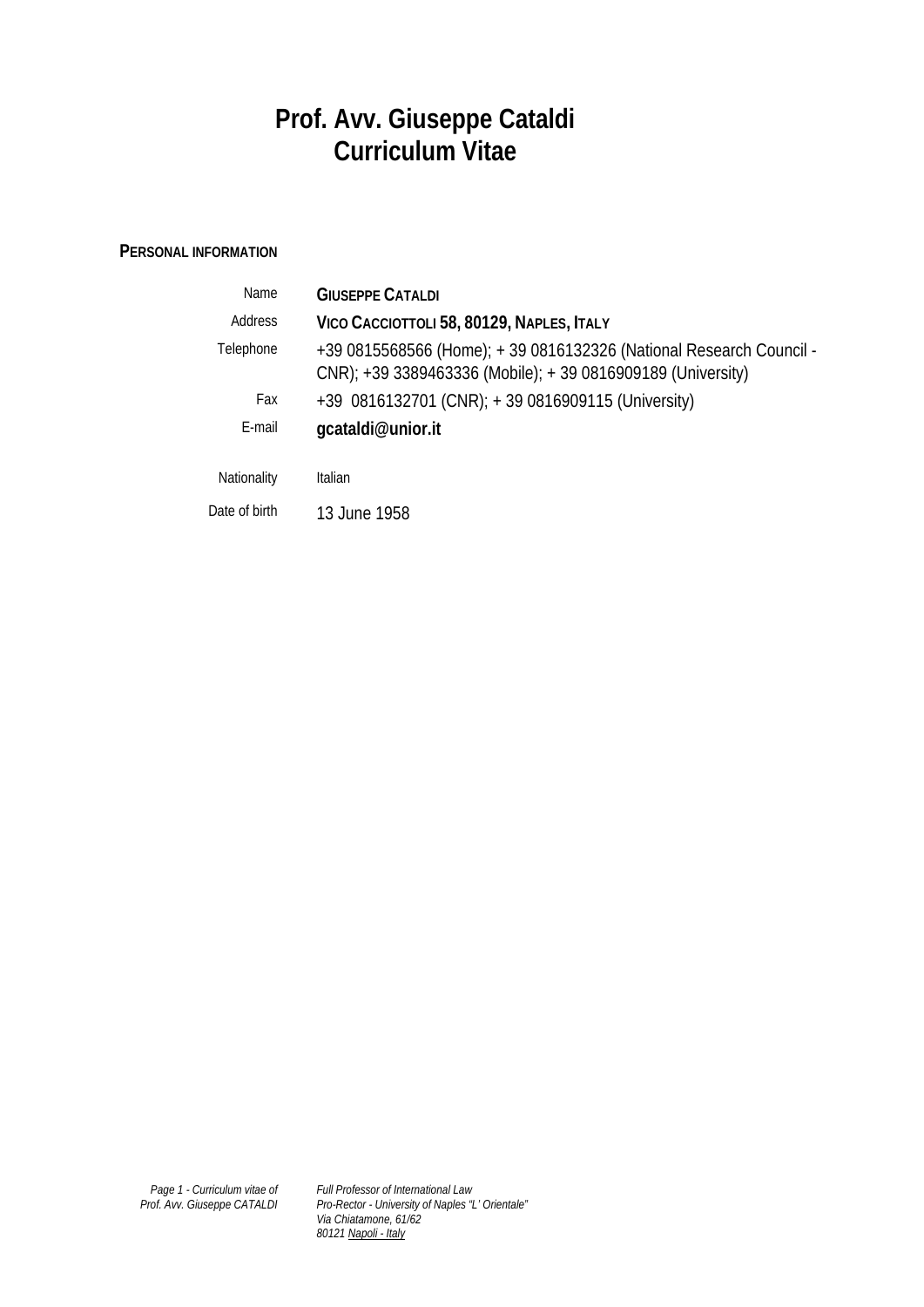Present work position Vice-President, University of Naples "L'Orientale" (2008 – to date)

Full Professor of International Law at the "University of Naples "L'Orientale", Faculty of Political Sciences (2003- to date)

Associate to the ISGI – CNR (Institute for International Legal Studies – Italian National Research Council), responsible of Naples' Branch and of the Publication Series on Fundamental Rights (2003 – to date) and Director of training courses for Diplomatic Career (2011 – to date)

*Jean Monnet* Professor, *ad personam* Chair on *Human Rights protection in Europe*, financed by the European Union, Jean Monnet Programme (20011 – to date )

Vice-President of the Italian Society of International Law (2012 – to date)

Advisor of the Italian Ministry of the Navy (2004 – to date)

Advisor of some private Firms of the Neapolitan area dealing with Mediterranean and east European Countries (1993 – to date)

Legal Advisor of the "NATO Italian Civilian Staff Association"; in this quality he has several times pleaded before NATO *Appeals' Board* in Bruxelles (1991- to date)

Advisor to the Law firm "de Luca and Marone" (1985 – to date) and Scognamiglio (2005 – to date) in Naples, on cases concerning the field of International and EEC Law

Member of the Editorial Committee of "The Italian Yearbook of International Law" , responsible of the "Judicial decisions" section (1999 – to date)

President of the International Association for the Law of the Sea (ASSIDMER, 2011- to date)

Member of Board of directors of the journal "Diritti umani e Diritto internazionale" (2006 – to date)

Member of the French Society for International Law (1997 – to date )

Member of the PhD Council (*Collegio dei docenti del dottorato di ricerca*) in domestic and EC public Law (University of Naples II, 1997 – to date ) and International Law (University of Macerata, 1998 – to date )

Scientific Director of "DUIT" (*Diritti umani in Italia*) Online Journal on Human Rights (2008 – to date), Director of the "Robert Schuman Course on Human Rights" for lawyers, held in Strasbourg (2009- to date)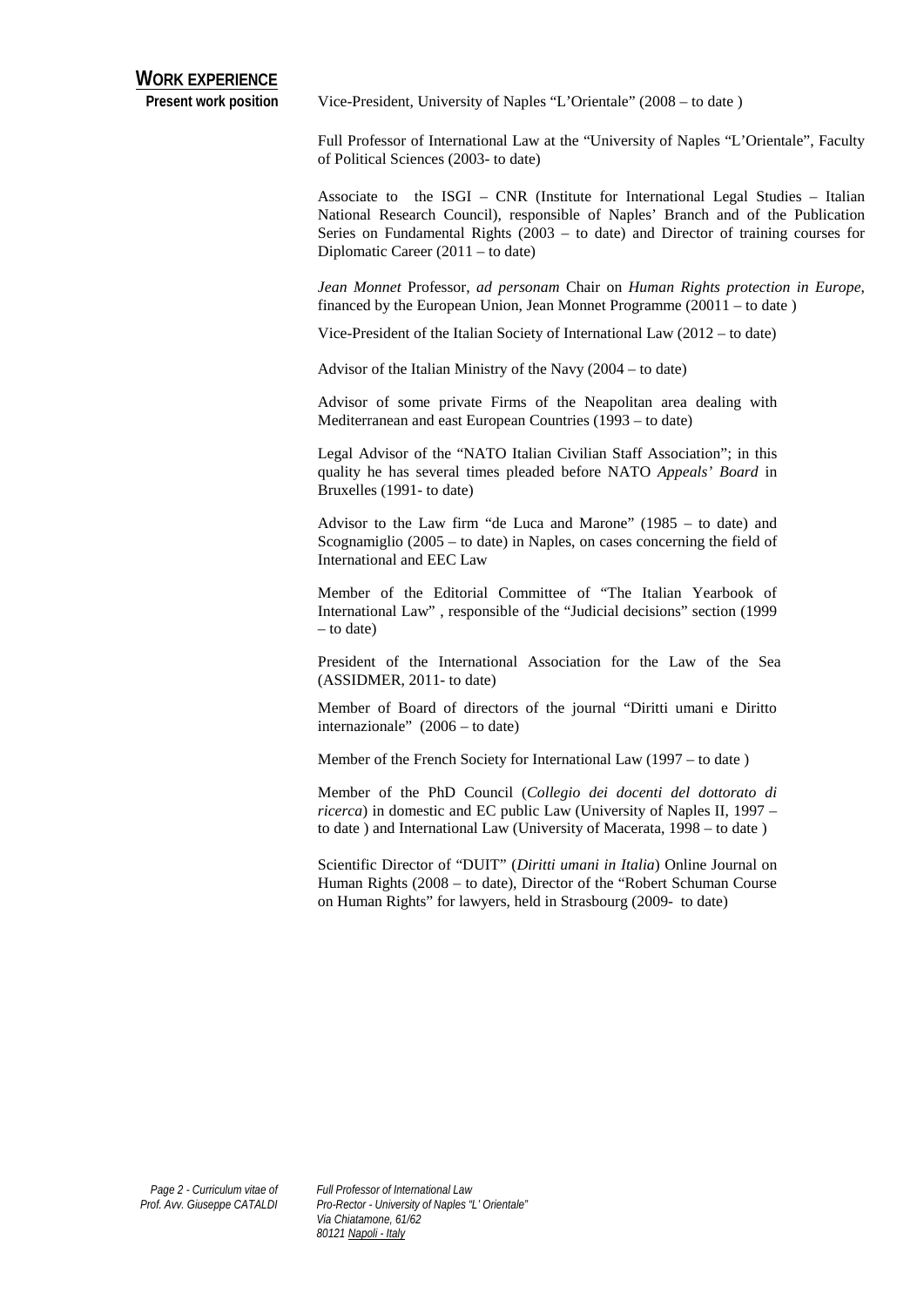#### **PAST WORK POSITION**

| 2000 - 2011 | Director of training courses for Diplomatic Career at the "Società Italiana per<br>l'Organizzazione Internazionale", neapolitan branch                                   |
|-------------|--------------------------------------------------------------------------------------------------------------------------------------------------------------------------|
| 1990 - 2011 | Charged of the Courses of Public International Law and EEC Law at the<br>"Società Italiana per l'Organizzazione Internazionale", neapolitan<br>branch                    |
| 2005 - 2009 | Professor of International Law at the TEL.MA University in Rome                                                                                                          |
| 2008        | Visiting Professor, University of Cordoba, Spain (2008)                                                                                                                  |
| 2007        | Lecturer for the 2007 Summer Courses of the Hague Academy of International Law                                                                                           |
| 2002 - 2006 | Charged of a Jean Monnet Module, Human Rights protection in Europe, financed by<br>the European Union, Jean Monnet Programme                                             |
| 2005        | Visiting Professor, Université Paris I,                                                                                                                                  |
| 2002 - 2005 | Director of the Department of Social Sciences at the "University of Naples<br>"L'Orientale", Faculty of Political Sciences                                               |
| 2004        | Legal Adviser to FEDERPESCA                                                                                                                                              |
| 2003 - 2005 | Legal Adviser to the Department of the European Policies, Technical<br>assistance to Italian Regional Authorities, Italian Government                                    |
| 2001 - 2007 | Vice – President of the International Association for the Law of the Sea                                                                                                 |
| 2002 - 2003 | Temporary Professor of international Law at Università del Sannio, Faculty of<br>Economy, Law course of degree                                                           |
| 2002 - 2003 | Legal Adviser to Naples' Regional Government in the field of<br>Immigration Law                                                                                          |
| 2000 - 2003 | Joint Professor (professore straordinario) of International Law at the "University of<br>Naples "L'Orientale", Faculty of Political Sciences                             |
| 1998 - 2001 | Lecturer and trainer in the field on European law and human rights law within training<br>courses for PA officers held under Tempus Programme in Albania and Poland      |
| 1998 - 2000 | Director of the I and II Master on the "International Protection on Human Rights",<br>jointly organized by University of Naples "Federico II" and the Council of Europe. |
| 1997        | Member of an Arbitration Tribunal at the Chambre arbitrale de Paris                                                                                                      |
| 1997        | Advisor to the Consular institutions of Naples.                                                                                                                          |
| 1997        | Director of Seminars for the Summer Courses of Public International Law, English-                                                                                        |
|             |                                                                                                                                                                          |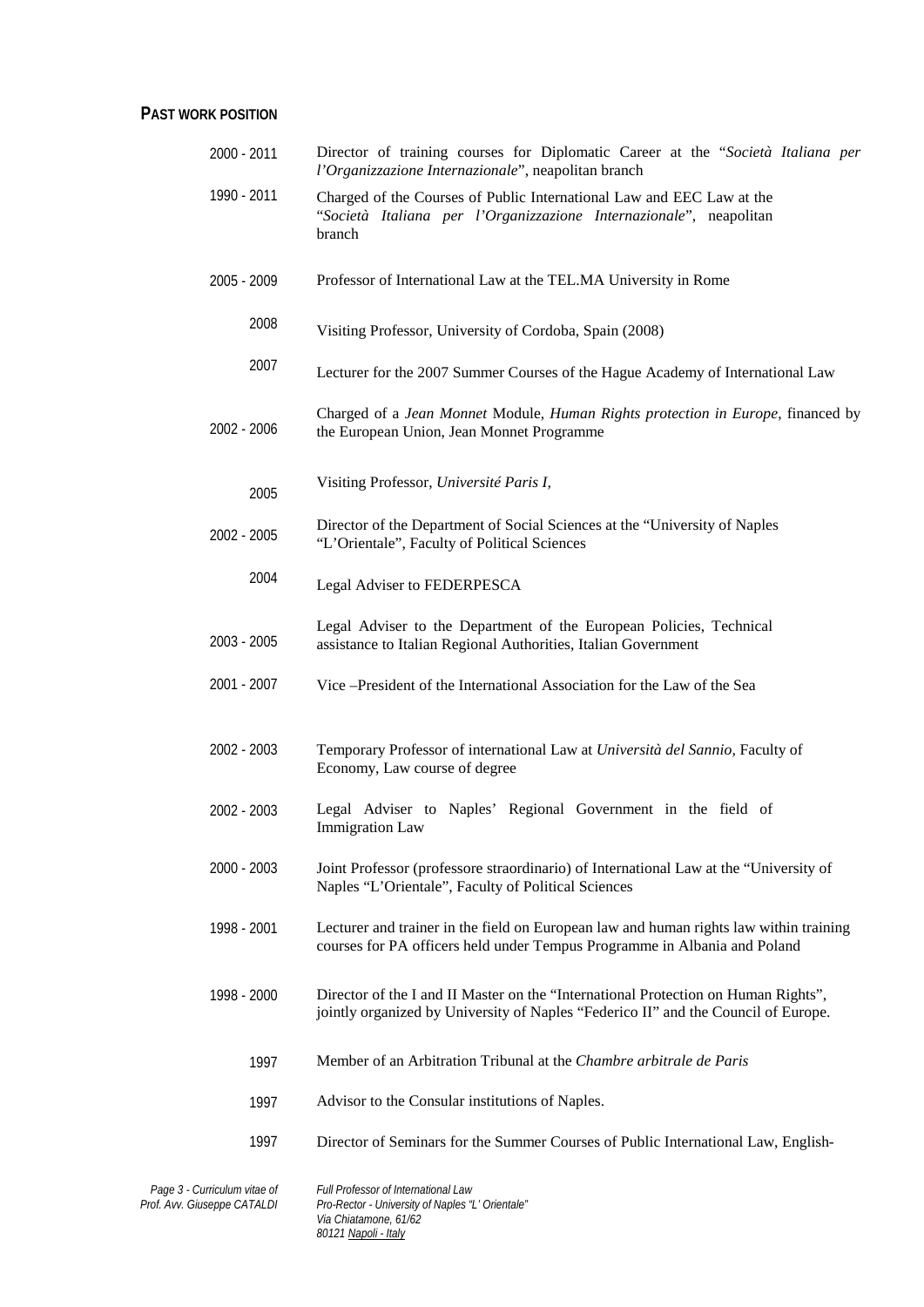speaking Section, at the Hague Academy of International Law

- 1996 Legal Adviser to Serv.Int, servicing company on project and tax breaks provided for European law
- 1995 and 1996 Visiting Professor at the Faculty of Law of the University of Alexandria, Egypt, on behalf of the Italian Foreign Affairs Ministry, cooperation for Developing countries Program.
	- 1996 Charged of the courses of "Law of the Sea" at the Istituto Universitario Navale, Naples.
	- 1994 1997 Charged of the courses of Diplomatic and Consular Law at Istituto Universitario **Orientale**
	- 1994 2000 Associate Professor of International Law, "Istituto Universitario Orientale".
	- 1993 1996 Professor of International Organization at the *Master to development workers* organized by STOA' (Istituto di Studi per la Direzione e Gestione d'impresa)
	- 1993 1994 Temporary Professor of International Law at the "University of Naples "L'Orientale"
	- 1993 1999 Member of the "International Law Commission" of the Neapolitan Bar Association
		- 1993 Advisor to the Naples USA Consulate Italian Civilian Staff
	- 1992 1994 Professor of EEC Law at training courses organized by the Union of Italian Chambers of Commerce.
	- 1990 1993 Charged of the Courses of Private International Law at the "Istituto Universitario Orientale"
	- 1985 1997 Member of the Board of Editors of the "*Repertorio della giurisprudenza italiana di diritto internazionale pubblico*".
		- 1985 Barrister-at-Law
	- 1984- 1994 "Ricercatore" (Researcher) of International Law, University of Naples "Federico II".
	- 1983 1997 Editorial assistant of "The Italian Yearbook of International Law"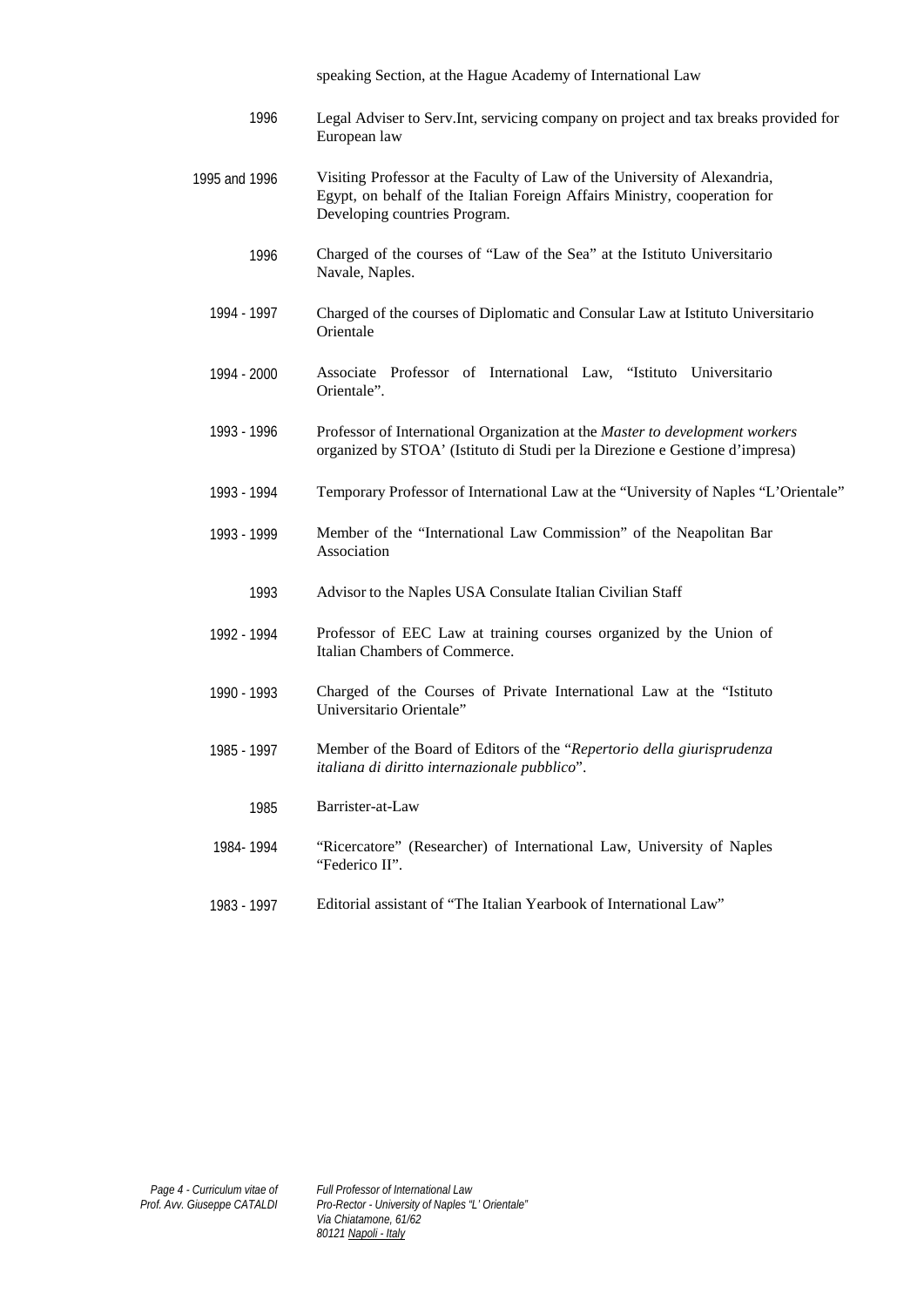**MANDATES**

| Beirut, February 2012          | Advisor to His Holiness Aram I (Head of the Catholicosate of the Great House of<br>Cilicia) on the question of Armenian Genocide                         |
|--------------------------------|----------------------------------------------------------------------------------------------------------------------------------------------------------|
| Bruxelles, October 2011        | Advisor to the European Parliament, Committee of Civil Liberties, Justice and Home<br>Affairs, on Human Rights questions                                 |
| Rome, October 2009             | Advisor to the Italian Parliament on the drafting of a Law on International Missions                                                                     |
| $2008 - to date$               | Member of the Group of the IUCN (International Union for the Conservation of<br>Nature) experts for the "Governance of the Mediterranean Sea"            |
| 2004 - 2008                    | Advisor of the Rome "Istituto Italo-Latinoamericano"                                                                                                     |
| January 2008 - December 2008   | Member of the Executive council of the "National Committee for the celebrations of<br>Alberico Gentili", Italian Minister of Cultural Heritage           |
| $2007 - to date$               | Member, as delegate of University "L'Orientale, of the National Inter-academic<br>Centre on human rights and immigration (CIRDUIS),                      |
| $2007 -$ to date               | Member of the regional Inter-academic Committee on Bioethics.                                                                                            |
| Venice, 25 - 26 November, 2003 | Official delegate of the "International Law of the Sea Association" to the Ministerial<br>Conference on Sustainable Fisheries in the Mediterranean       |
| $2001 - 2003$                  | Member of the Stoà S.c.p.a. executive council                                                                                                            |
| Naples, 1-6 December, 1997     | Member of the Italian delegation to the XXI Session of the UNESCO World Heritage<br>Committee                                                            |
| 10 - 12 December 1994          | Advisor to the EEC Commission and member of the EEC delegation at<br>the diplomatic Conference in Crete on the regime of Fishery in the<br>Mediterranean |
| 1993 - 2000                    | Member of the Council and Treasurer of the "Società Italiana per<br>l'Organizzazione Internazionale", Neapolitan branch.                                 |
| 1991 – 1995                    | Charged of foreign relation of cultural association Galassia Gutenberg                                                                                   |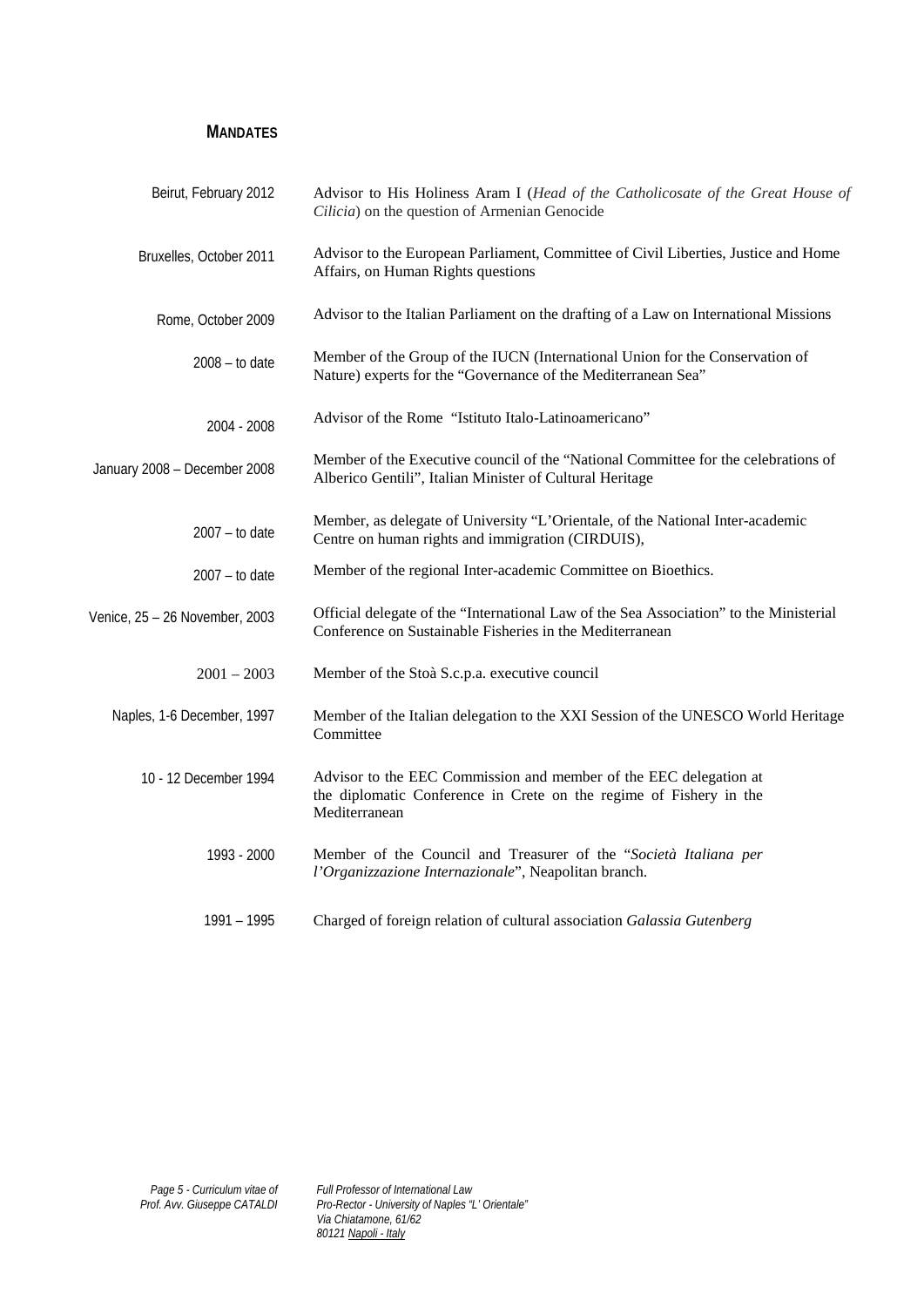#### **LECTURER ACTIVITIES**

| Porto, Portugal, November 2012                              | Chairman of the Colloquium "Thirty Years of the United Nations<br>Convention on the Law of the Sea" at the University of Porto                                                                                 |
|-------------------------------------------------------------|----------------------------------------------------------------------------------------------------------------------------------------------------------------------------------------------------------------|
| Portoroz, Slovenia, May 2012                                | Lecturer at EMUNI University on the "Protection of the Environment in the<br>Mediterranean Sea"                                                                                                                |
| Shanghai, China, April 2012                                 | Lecturer at Fu Dan University on "Universality of Human Rights and<br>Cultural Diversity: Some Thoughts"                                                                                                       |
| Xiamen, China, April 2012                                   | Lecturer at Xiamen University on "The Juridical Regim of the<br>Mediterranean Sea""                                                                                                                            |
| Beijing, China, Aprile 2012                                 | Lecturer at Beijing University, Department of International Law on "Italian<br>System and International Law"                                                                                                   |
| Katowice, Poland, March 2012                                | Lecturer at Silesian University on "International Decisions and Domestic<br>Systems"                                                                                                                           |
| Cordoba, Spain, October 2011                                | Lecturer on "The question of the delimitation in the Piran Bay" at the Annual<br>Colloquium of the Spanish Association of International Law                                                                    |
| Rome, November 2010                                         | Lecturer on the ""The Implementation of European Courts of Human Rights'<br>Decisions in Italian Domestic Order", Colloquium on "Democracy and Rule<br>of Law in Italy", Library of the Parliamentary Assembly |
| Madrid, Spain, November 2010                                | Lecturer on "The Implementation of European Courts of Human Rights'<br>Decisions in Domestic Systems" University "Carlos III"                                                                                  |
| Cordoba, Spain, November 2010                               | Lecturer on "The Implementation of ECHR in Domestic Systems"<br>Colloquium on the 60 <sup>th</sup> Anniversary of the ECHR, University of Cordoba                                                              |
| Florence, Italy, April 2010                                 | Lecturer on "International Law in Italian Courts 1999-2009: An Overview of<br>Major Methodological and Substantive Issues", European University<br>Institute                                                   |
| Siena, Italy, November 2009                                 | Lecturer on the "Aliens and Protection of their family life in the<br>jurisprudence of the European Court of Human Rights" at the First<br>Colloquium of CIRDUIS                                               |
| Naples, Italy, October 2009                                 | Lecturer on the "Protection of Minors in International Law" at the<br>Colloquium on "Minors and Islamic Culture in the Mediterranean Area"                                                                     |
| Bari, Italy, June 2009                                      | Lecturer on the "Maritime Zones of the Mediterranean Sea" at the XIV<br>Colloquium of the Italian International Law Society                                                                                    |
| La Coruna, Spain, May 2009                                  | General Conclusions at the International Law of the Sea's Association<br>Colloquium on "Europe and Sea"                                                                                                        |
| Cordoba, Spain, November 2008                               | Lecturer on "Zone économique exclusive, zones de pêche, et zones de protection<br>(délimitations)" at the Colloquium "La Méditerranée, d'une mer difficile à partager, à<br>une mer difficile à répartir"      |
| Naples, Italy, May 2008                                     | Lecturer at the Colloquium on "Right and Cultures", organized by the Regional inter-<br>academic Committee on bioethics                                                                                        |
| Page 6 - Curriculum vitae of<br>Prof. Avv. Giuseppe CATALDI | Full Professor of International Law<br>Pro-Rector - University of Naples "L' Orientale"<br>Via Chiatamone, 61/62                                                                                               |

*80121 Napoli - Italy*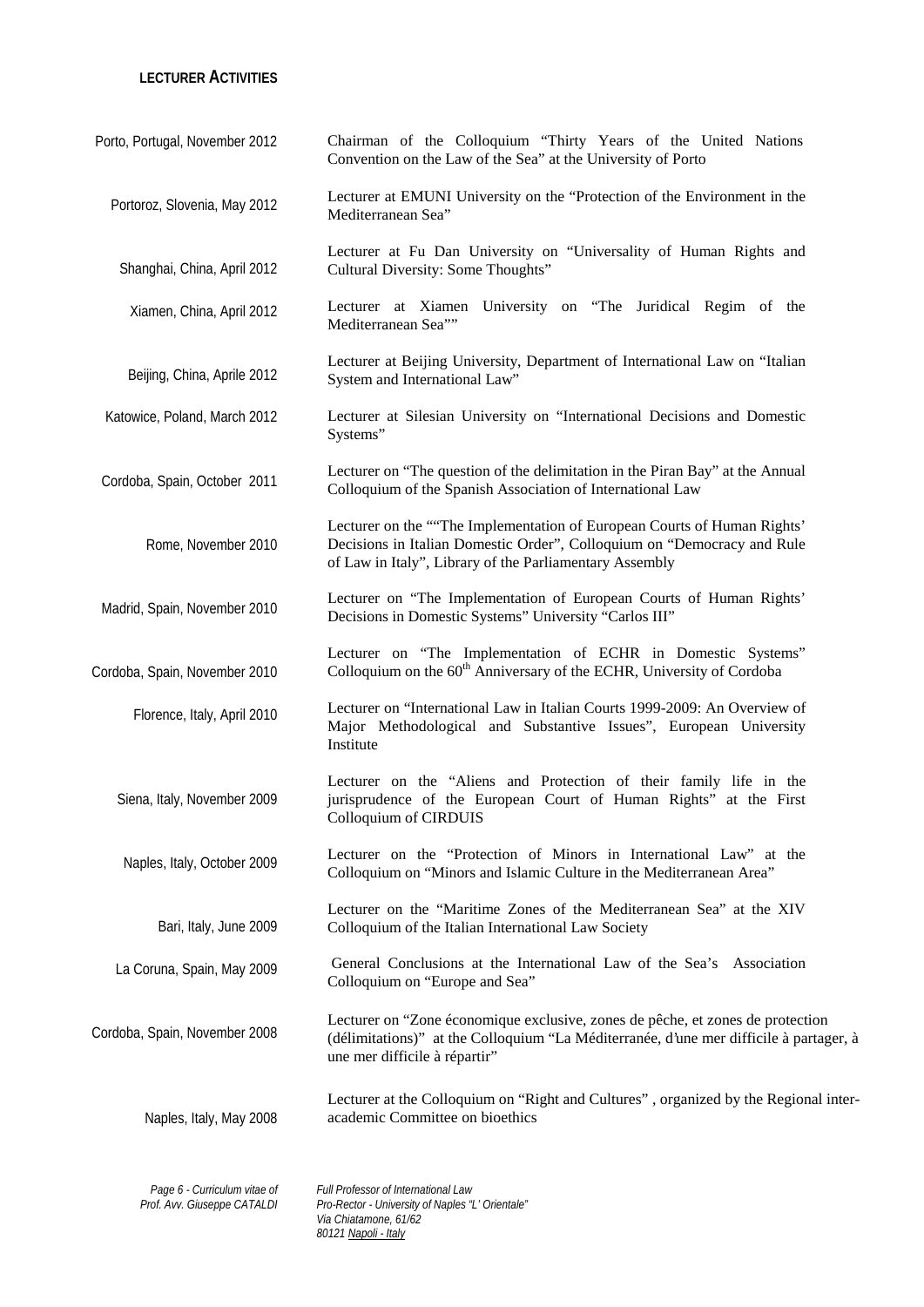| Ragusa, Italy, May, 2008                                    | Lecturer on the Execution of the decisions of the ECHR within Italian legal system, at<br>the University of Catania                                                                                                                              |
|-------------------------------------------------------------|--------------------------------------------------------------------------------------------------------------------------------------------------------------------------------------------------------------------------------------------------|
| Paris, France, April 2008                                   | Discussant at the seminars for review and evaluation of research activities held under<br>the project "Emergence et circulation de concepts juridiques en droit international de<br>l'environnement: entre mondialisation et fragmentation"      |
| San Ginesio, Italy, April 2008                              | Opening Lecture of the "Incontri di primavera 2008" on "Ambiente e sviluppo<br>sostenibile. Il ruolo del diritto, degli Stati, della società civile, degli attori economici<br>privati", organized by the Centro di Studi Gentiliani.            |
| The Hague, The Netherlands,<br>August 2007                  | Lecturer at the Academy of International Law on "International decisions within<br>domestic legal systems", and Lecturer at the International Criminal Court on "The<br>regime of the evidences before the international criminal jurisdictions" |
| Siena, May 2007                                             | Lecturer on "Teaching and research on human rights" at the Colloquium on the<br>"Universities for peace", organized by the University of Siena and the Ministry of<br>University                                                                 |
| Paris, June 2006                                            | Lecturer on "The regime of proofs beyond International Criminal Tribunals", at the<br>Colloquium on "International Jurisdictions" organised by the University of Paris 1<br>Sorbonne                                                             |
| Rabat, March 2006                                           | Lecturer on "Universality of human rights and Cultural diversity" at the Colloquium<br>on "The Euro-Mediterranean dialogue" organised by the University of Rabat<br>"Mohammed I" and the University of Naples "L'Orientale"                      |
| Genoa, October 2005                                         | Lecturer on "Universality of human rights and Cultural diversity" at the Colloquium<br>on "Italian Juridical Order and Islamic juridical Tradition" organised by the<br>University of Genoa and the "Prefettura" of Genoa                        |
| San Ginesio, Italy, September 2004                          | Lecturer on "European Union and corporate social responsibility", at the workshop<br>on "New Actors of Law and Diplomacy at the Globalization era", organized by<br>Centro Internazionale Studi Gentiliani                                       |
| Quito, Ecuador, July 2004                                   | Lecturer on "Protection of linguistic minorities in Europe", at the Conference on<br>"Linguistic Identity of indigenous peoples at the Andean Region: a multidisciplinary<br>approach", organized by Italo-Latinamerican Institute               |
| Santiago del Chile, Chile, March<br>2004                    | Lecturer at the Conference on "Management of sea resources and international<br>cooperation", organized by Italo-Latinamerican Institute                                                                                                         |
| Cordoba, Spain, October 2003                                | Lecturer at II meeting of the Association Internationale du droit de la mer on<br>"Environment International Law one year after Johannesburg summit"                                                                                             |
| Tunis, Tunisia, October 2002                                | Lecturer on "Only one line of delimitation into the Mediterranean Sea"<br>at the Conference on "The Law of the Sea 20 years after the UN<br>Convention"                                                                                          |
| Alexandria of Egypt, Egypt, February<br>2002                | Lecturer at VI Conference on "Juridical regime of underground water management"                                                                                                                                                                  |
| Padova - Venezia, Italy, May 2001                           | Lecturer at Conference of Italian Society of International Law on "Fishing<br>commissions"                                                                                                                                                       |
| Roma, Italy, October 2001                                   | Lecturer on European Union action in the field of human rights protection:                                                                                                                                                                       |
| Page 7 - Curriculum vitae of<br>Prof. Avv. Giuseppe CATALDI | Full Professor of International Law<br>Pro-Rector - University of Naples "L' Orientale"<br>Via Chiatamone, 61/62<br>80121 Napoli - Italy                                                                                                         |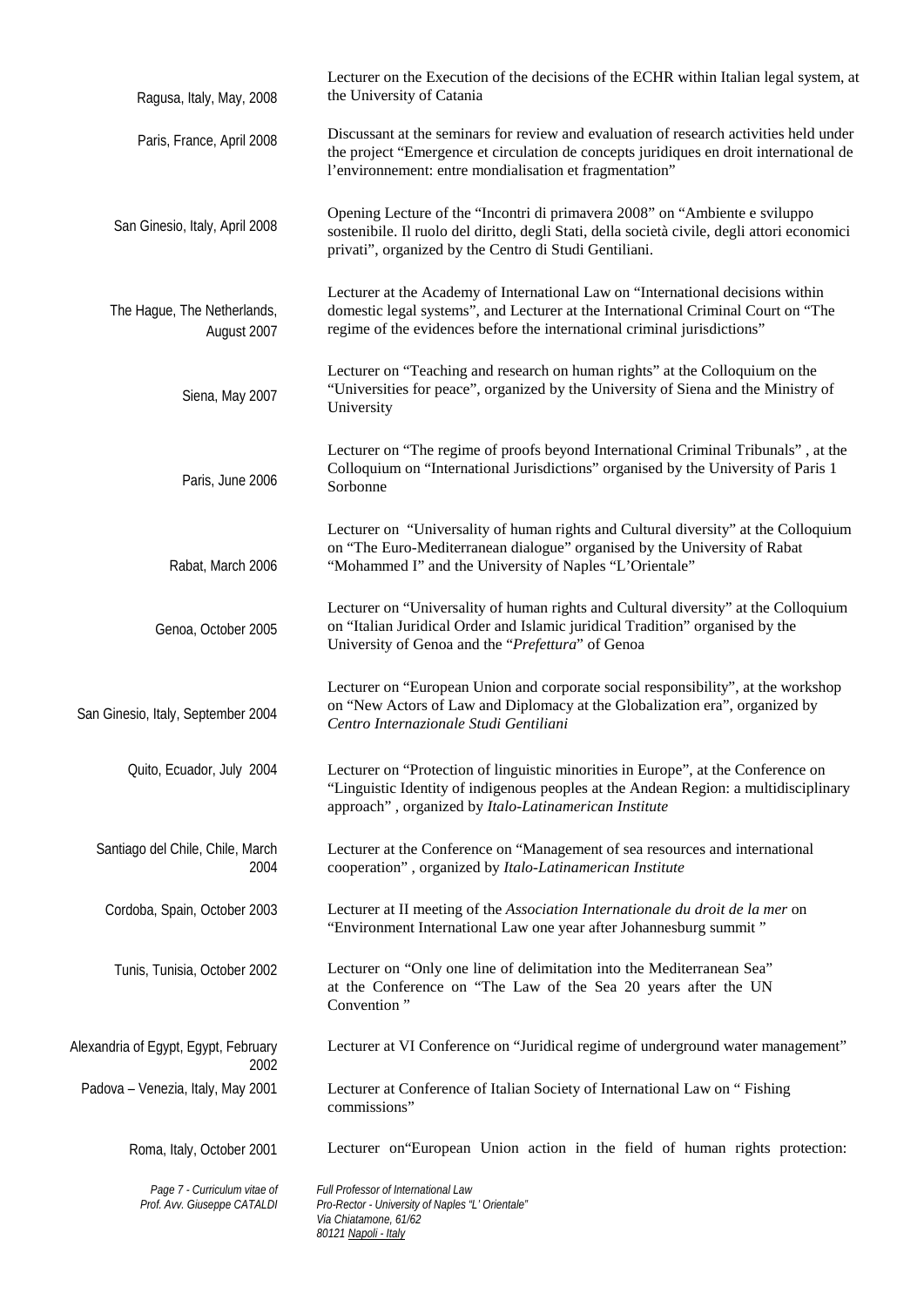|                                             | minorities' protection and fight to racism and xenophobia", at the workshop on "<br>Human Rights, Minorities and Racism", organized by Italian CSM (Consiglio<br>Superiore della Magistratura) |
|---------------------------------------------|------------------------------------------------------------------------------------------------------------------------------------------------------------------------------------------------|
| Durazzo, Albania, June 2001                 | Lecturer at the workshop organized by the Council of Europe on Human Rights<br>protection in the European context                                                                              |
| Roma, Italy, November 1998                  | Lecturer at a workshop organized by the Italo-Latinamerican Institute on the subject<br>of "The law of the sea prospective for the new millennium"                                             |
| University of Tunis, Tunisia, April<br>1998 | Lecturer on "Security Council Decisions in Domestic Systems" at the Symposium on<br>"International Law and Domestic Law"                                                                       |
| University of Salerno, Italy, May 1998      | Lecturer on "The Enlargement of NATO and Democracy in Eastern Europe" at the<br>Symposium on "Democracy in Eastern Europe and International Law"                                               |
| Frascati, Italy, April 1997                 | Lecturer on "The relations between International Law and Municipal Law" at a<br>Seminar organized in Rome by the CSM (Consiglio Superiore della Magistratura)                                  |
| Benevento, Italy, March 1997                | Lecturer on "The European Convention on Human Rights and the Italian Legal<br>Order", at a Seminar on Human Rights organized by the Council of Europe,<br>University of Benevento.             |
| Wroclaw, Poland, October 1996               | Lecturer on "The Derogation clause of the European Convention on Human Rights"<br>at a Seminar organized by the "Commission on Democracy through Law" of the<br>Council of Europe              |
| Cairo, Egypt, March 1995                    | Lecturer on Security Council competences at the Egyptian Society of International<br>Law                                                                                                       |
| Genoa, Italy, 1992                          | Lecturer on "The EEC and Fisheries: Some Recent Developments" at<br>the 26th Law of the Sea Institute Annual Conference"                                                                       |
| Oporto, Portugal, 1991                      | Lecturer on "United Nations and the Gulf War" at the colloquium on the "Gulf War<br>of 1991" organised by the "Università Catolica de Porto"                                                   |
|                                             |                                                                                                                                                                                                |

| OTHER COMMITMENTS                                           |                                                                                                                                                                                                                                                                      |
|-------------------------------------------------------------|----------------------------------------------------------------------------------------------------------------------------------------------------------------------------------------------------------------------------------------------------------------------|
| $2007 - 2011$                                               | Co-ordinator of the research and capacity building activities of $ISGI - CNR$<br>within the Projects SASHP I and SASHP II for officials of P.A. in Somalia                                                                                                           |
| January 2008 – December 2008                                | Co-ordinator of research activities within the Project "Diritti di informazione e<br>partecipazione in materia ambientale: gli obblighi degli enti locali alla luce del<br>diritto internazionale e dell'Unione europea", financed by Campania Regional<br>Authority |
| 2007 - 2008                                                 | Co-ordinator of research activities conducted by ISGI-CNR within the<br>framework of the project PEOPLE in the field of refugees and asylum seekers<br>protection (Programme Interreg III B - Archimed)                                                              |
| Page 8 - Curriculum vitae of<br>Prof. Avv. Giuseppe CATALDI | Full Professor of International Law<br>Pro-Rector - University of Naples "L' Orientale"<br>Via Chiatamone, 61/62<br>80121 Napoli - Italy                                                                                                                             |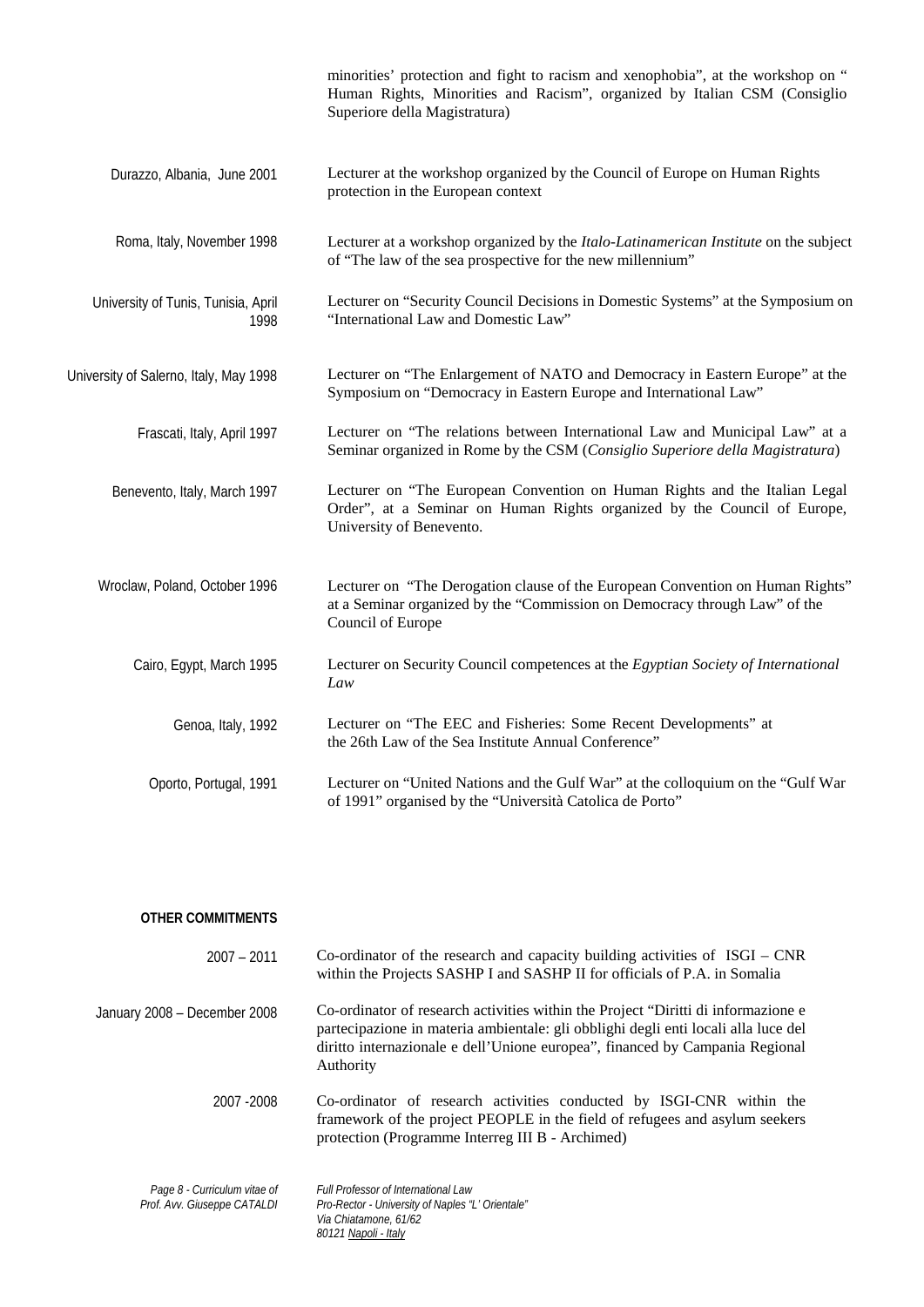| April 2004        | Charged of the organization of the workshop "Formazione del diritto"<br>comunitario e internazionale e sua applicazione interna: ruolo delle Regioni e<br>dello Stato nelle esperienze italiana e spagnola" at the University of Naples<br>"L'Orientale"                                            |
|-------------------|-----------------------------------------------------------------------------------------------------------------------------------------------------------------------------------------------------------------------------------------------------------------------------------------------------|
| <b>March 2001</b> | Charged of the organization of the First Colloquium of the "International Association"<br>for the law of the Sea" at the University of Naples "L'Orientale"                                                                                                                                         |
| May 1998          | Participant, Invited by the USA Embassy in Rome, to the USIS/ROME FY 98 NATO<br>Tour in Bruxelles (Headquarter and Shape), Athens, Ankara, Istanbul, with meetings in<br>Foreign Affairs and Defence Ministries, Embassies, Universities and NAI (New<br>Atlantic Initiative) Congress in Istanbul. |
| November 1995     | Charged of the organization, together with the "Società Italiana per<br>l'Organizzazione Internazionale" and the National Committee for the 50<br>years of United Nations, of a Symposium on "United Nations and<br>International Law" at the "Istituto Universitario Orientale", Naples.           |
| 1993              | Charged of the organization of a Seminar on the reform of the UN                                                                                                                                                                                                                                    |

Charter at the Faculty of Law of the University of Naples and lecturer on

the subject of the reform of the Security Council.

#### **LIST OF PUBLICATIONS**

| <b>BOOKS</b>                                                |                                                                                                                                                                                                                                                                                                            |
|-------------------------------------------------------------|------------------------------------------------------------------------------------------------------------------------------------------------------------------------------------------------------------------------------------------------------------------------------------------------------------|
| In preparation<br>2012                                      | "Lezioni di Tutela internazionale dei diritti dell'uomo"<br>"Law of the Sea and Environmental Emergencies" (ed., with A. Caligiuri, and G.<br>Andreone)                                                                                                                                                    |
| 2010<br>2009<br>2008<br>2006                                | "La tutela dei diritti umani in Europa" (ed., with A. Caligiuri, and N. Napoletano)<br>« Mélanges de droit de la mer offerts à Daniel Vignes » (ed., with R. Casado Raigòn)<br>"Diritti umani e carcere" (ed., with G.C. Bruno and A. Papa)<br>"Ambiente, diritti, identità culturale" (ed., with A. Papa) |
| 2006                                                        | "Identità linguistica delle popolazioni indigene della regione andina: un approccio<br>multidisciplinare" (ed., with A. Palmisano)                                                                                                                                                                         |
| 2005                                                        | Formazione del diritto internazionale e comunitario e sua applicazione interna.IL ruolo<br>delle regioni e dello Stato nell'esperienza italiana e spagnola (ed., with A. Papa)                                                                                                                             |
| 2002                                                        | "La Mediterranée et le droit de la mer à l'aube du 21ème siècle" (ed.), Bruxelles,<br>Bruylant.                                                                                                                                                                                                            |
| 2000                                                        | "Le droit international de la pêche en mer", (with Daniel Vignes and Rafael<br>Casado Raigon), Bruxelles, Bruylant.                                                                                                                                                                                        |
| Page 9 - Curriculum vitae of<br>Prof. Avv. Giuseppe CATALDI | Full Professor of International Law<br>Pro-Rector - University of Naples "L' Orientale"<br>Via Chiatamone, 61/62                                                                                                                                                                                           |

*80121 Napoli - Italy*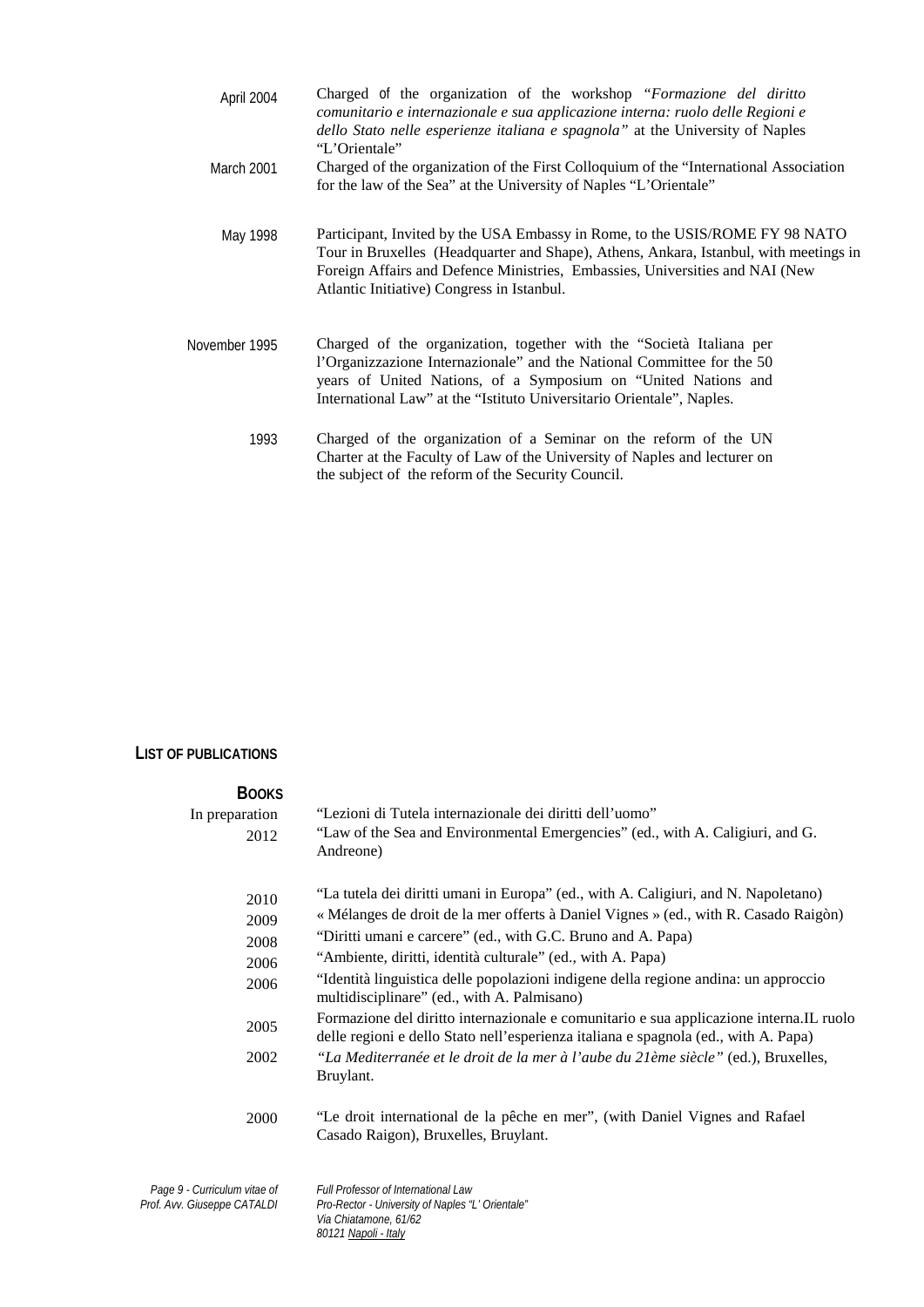1990 "Il passaggio delle navi straniere nel mare territoriale", Milano, Giuffrè.

## **ARTICLES AND NOTES**

| 2012 | Art. 15, in Bartole, De Sena, Zagrebelski (eds.), Commentario alla<br>Convenzione europea dei diritti dell'uomo, Padova,                                                                                                                                                |
|------|-------------------------------------------------------------------------------------------------------------------------------------------------------------------------------------------------------------------------------------------------------------------------|
| 2011 | Italy, in D. Shelton (ed.), International Law and Domestic Legal Systems,<br>Oxford                                                                                                                                                                                     |
| 2011 | "Gli aiuti c.d. "legati": questioni aperte tra diritto allo sviluppo e obblighi<br>internazionali ed europei in tema di concorrenza", in Liber Amicorum in onore di<br>Paolo Picone, Napoli                                                                             |
| 2010 | "Regards sur les évolutions du droit de la mer en Méditerranée", in Annuaire Français<br>de Droit International, p. 3 ff. (with G. Andreone)                                                                                                                            |
| 2010 | "La tortura è tra noi? La portata dell'art. 3 CEDU nella giurisprudenza della Corte<br>europea dei diritti dell'uomo" in L. Zagato and S. Pinton (eds.), La tortura nel nuovo<br>millennio. La reazione del diritto, Milano                                             |
| 2009 | "Ordinamento italiano e corpi di spedizione all'estero, fra diritto umanitario, diritto<br>penale e tutela dei diritti umani", in Diritti umani e diritto internazionale, p. 141ss.<br>(with G. Serra)                                                                  |
| 2009 | "International Law in Italian Courts 1999-2009: An Overview of Major<br>Methodological and Substantive Issues", in XIX The Italian Yearbook of<br>International Law, 2009, p. 3 ss. (with M.Iovane)                                                                     |
| 2009 | "From the Balkans to Caucasus: the Crisis in Kosovo and Georgia in the Light<br>of International Law", in Norman Martinez Gutierrez (ed.), Serving the Rule<br>of International Maritime Law. Essays in Honour of Professor David Joseph<br>Attard, Routledge, New York |
| 2009 | "Problèmes liés aux instruments juridiques du droit de la mer: Quelques exemples<br>fournis par la pratique" in « Mélanges de droit de la mer offerts à Daniel Vignes » (ed.<br>by G. Cataldi and R. Casado Raigòn)                                                     |
| 2009 | "Il 60° anniversario della Dichiarazione universale dei diritti umani", in Diritti umani e<br>diritto internazionale                                                                                                                                                    |
| 2008 | "Osservazioni sulla giurisprudenza della Corte europea dei diritti umani in<br>materia di tortura", in Diritti Umani e diritto internazionale                                                                                                                           |
| 2008 | "Convenzione europea dei diritti dell'uomo e ordinamento italiano: una storia<br>infinita?", in Diritti Umani e diritto internazionale                                                                                                                                  |
| 2008 | "L'internationaliste contemporain", in E. Jouannet, H. Ruiz Fabri, J. M.<br>Sorel (a cura di), Regards d'une génération sur le droit international, Paris,<br>Pedone                                                                                                    |
| 2007 | Voci enciclopediche "Diritti inderogabili" e "Non intervento, principio di" in<br>DIRITTI UMANI. Cultura dei diritti e dignità della persona nell'epoca della<br>globalizzazione (a cura di M. Flores d'Arcais), Utet, 2007                                             |
|      |                                                                                                                                                                                                                                                                         |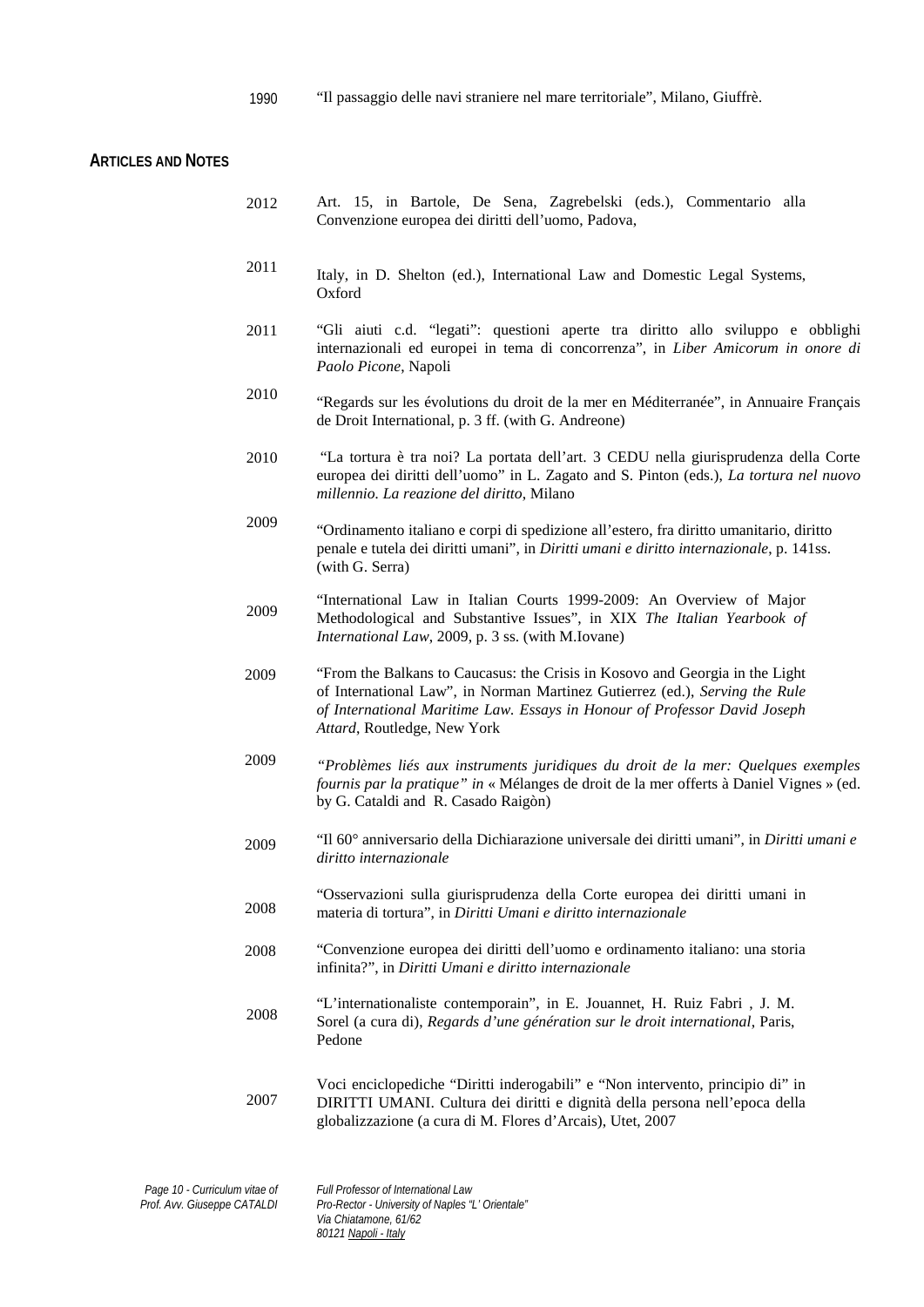| 2007 | "Le régime des épreuves devant le juge pénal international" (con G. Della<br>Morte), in H. Ruiz Fabri e J.M. Sorel, "le régime des épreuves devant les juges<br>internationaux", Paris, Pedone                       |
|------|----------------------------------------------------------------------------------------------------------------------------------------------------------------------------------------------------------------------|
| 2006 | "Biotechnology and marine biogenetic resources: the interplay between the<br>UNCLOS and the CBD", in Francioni and Scovazzi (eds.), Biotechnology<br>and International Law, Oxford and Portland, Oregon,             |
| 2006 | Mare (Dir. Int.), in "Dizionario di Diritto pubblico", S. Cassese, (ed.),<br>Giuffré, Milano, vol. IV                                                                                                                |
| 2006 | "La Convenzione del Consiglio d'Europa sui diritti umani e la biomedicina", in<br>L. Pineschi (ed.), La Tutela internazionale dei diritti umani, Milano, Giuffré                                                     |
| 2006 | "Le deroghe ai diritti umani in stato di emergenza", in L. Pineschi (ed.), La<br>Tutela internazionale dei diritti umani, Milano, Giuffré                                                                            |
| 2006 | « Universalità dei diritti umani e particolarità culturali », in I. Zilio-Grandi (ed.),<br>Il dialogo delle leggi, Venezia, Marsilio                                                                                 |
| 2005 | « Problèmes généraux de la navigation en Europe », in R. Casado Raigòn (ed.)<br>Europe et la Mer, II Colloquium of the International Association for the Law of<br>the Sea, Cordoba, Spain, Bruxelles, Bruylant      |
| 2005 | "Il principio precauzionale e la protezione dell'ambiente marino", in A. Del Vecchio<br>(ed.), Il diritto internazionale dell'ambiente dopo il vertice di Johannesburg, Napoli,<br>Editoriale Scientifica            |
| 2004 | "L'Italia e la delimitazione degli spazi marini. Alcune osservazioni relative<br>alla prassi recente di estensione della giurisdizione costiera nel<br>Mediterraneo", in Rivista di diritto internazionale.          |
| 2003 | "Il «caso Baraldini» tra diritto interno e diritto internazionale : alcune<br>osservazioni", in Rassegna di diritto pubblico europeo.                                                                                |
| 2003 | "Alcune considerazioni in tema di universalità dei diritti umani e diversità<br>culturali", in Studi per Giovanni Motzo, Milano, Giuffré.                                                                            |
| 2002 | « La ligne unique de délimitation ? Application en Méditerranée », in<br>Annuaire du Droit de la mer.                                                                                                                |
| 2002 | "Les principes généraux de la politique commune de la pêche, à l'aube du<br>troisième millénaire", in Cataldi (a cura di), "La Mediterranée et le droit de la<br>mer à l'aube du 21ème siècle", Bruxelles, Bruylant. |
| 2002 | "Ambiente (tutela dell') II) Diritto della Comunità Europea", Enciclopedia<br>Giuridica. Aggiornamenti, Roma.                                                                                                        |
| 2002 | "Le Commissioni regionali di pesca", in Atti del Convegno della Società italiana di<br>Diritto internazionale, Napoli.                                                                                               |
| 2002 | "Legal Aspects of Groundwaters: Sources and Evolution of International Law", in<br>Marchisio and others (eds.), Groundwater Law and Administration for Sustainable<br>Development, Milano.                           |
| 2001 | "On the enforcement of customary rules on human rights by national courts", in                                                                                                                                       |

*Page 11 - Curriculum vitae of Prof. Avv. Giuseppe CATALDI*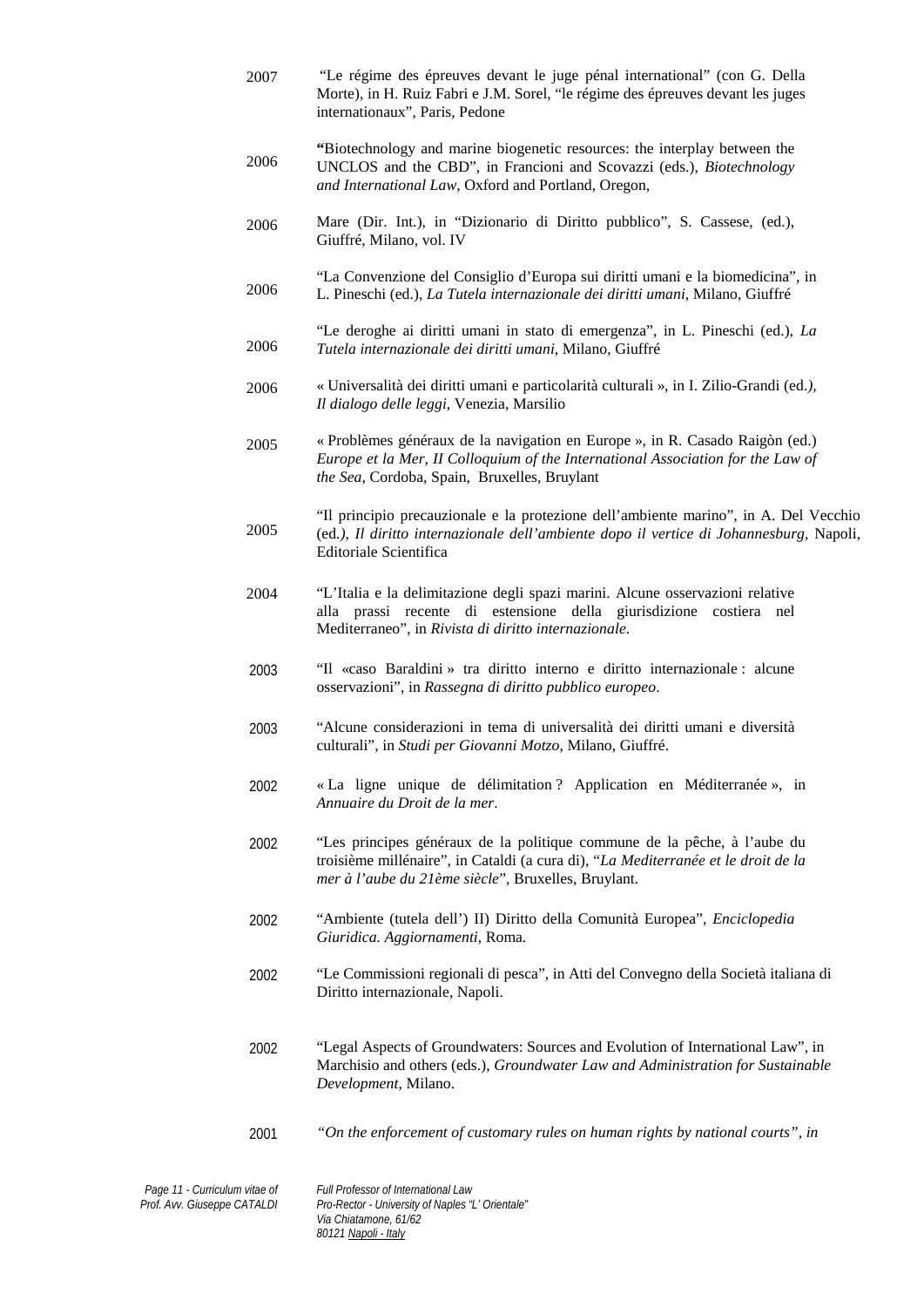Italian Yearbook of International Law*.*

- 2001 *"Art. 15" in Bartole, Conforti e Raimondi (a cura di),* Commentario della Convenzione europea dei diritti dell'uomo*, Padova.*
- 2000 "Alcune osservazioni sugli strumenti giuridici a tutela dei diritti umani nel contesto europeo", *Progresso del Mezzogiorno.*
- 2000 *"La Convenzione del Consiglio d'Europa sui diritti dell'uomo e la biomedicina", in Chieffi (a cura di),* Bioetica e diritti dell'uomo*, Torino.*
- 1998 *"L'application des décisions du Conseil de sécurité en droit interne", dans Ben Achour e Laghmani (sous la direction de), "*Droit international et droits internes, développements récents*" Paris (traduzione italiana in* Rivista di diritto internazionale*).*
- 1998 *"La Convenzione europea dei diritti dell'uomo e l'ordinamento italiano: un tentativo di bilancio",* Rivista internazionale dei diritti dell'uomo*.*
- 1998 *"Democratizzazione all'Est e NATO" (in "Democratizzazione all'Est e Diritto Internazionale", a cura di Ziccardi Capaldo, Napoli).*
- 1997 *"Rapporti tra norme internazionali e norme interne",* Digesto delle discipline pubblicistiche*, vol. XII, Torino.*
- 1995 "Il Consiglio di Sicurezza delle Nazioni Unite e la questione del Ruanda", in "Interventi delle Nazioni Unite e Diritto Internazionale", a cura di Picone, Padova.
- 1994 "La Conférence sur la conservation et la gestion des ressources halieutiques en Méditerranée: vers l'établissement d'une politique commune de la pêche par les Etats côtiers de cette mer? Une initiative communautaire", *Espaces et ressources maritimes*, n. 8 (traduzione italiana in "*La Comunità internazionale*, 1995)
- 1994 "Alcuni aspetti della politica ambientale comunitaria", in "Il processo di integrazione europea alla luce del Trattato di Maastricht", Firenze.
- 1993 "Le organizzazioni internazionali e l'aiuto allo sviluppo", *Progresso del Mezzogiorno*.
- 1993 "La risoluzione n. 787 (1992) del Consiglio di Sicurezza e il controllo in mare del rispetto dell'embargo nei confronti della Repubblica federale di Jugoslavia", *Rivista di diritto internazionale*.
- 1993 "Il Consiglio di Sicurezza nel nuovo scenario internazionale: prospettive di riforma nella struttura e nelle procedure", *La Comunità internazionale*.
- 1993 "Il Consiglio di Sicurezza delle Nazioni Unite e la Guerra del Golfo", in "A Crise do

*Page 12 - Curriculum vitae of Prof. Avv. Giuseppe CATALDI Full Professor of International Law Pro-Rector - University of Naples "L' Orientale" Via Chiatamone, 61/62 80121 Napoli - Italy*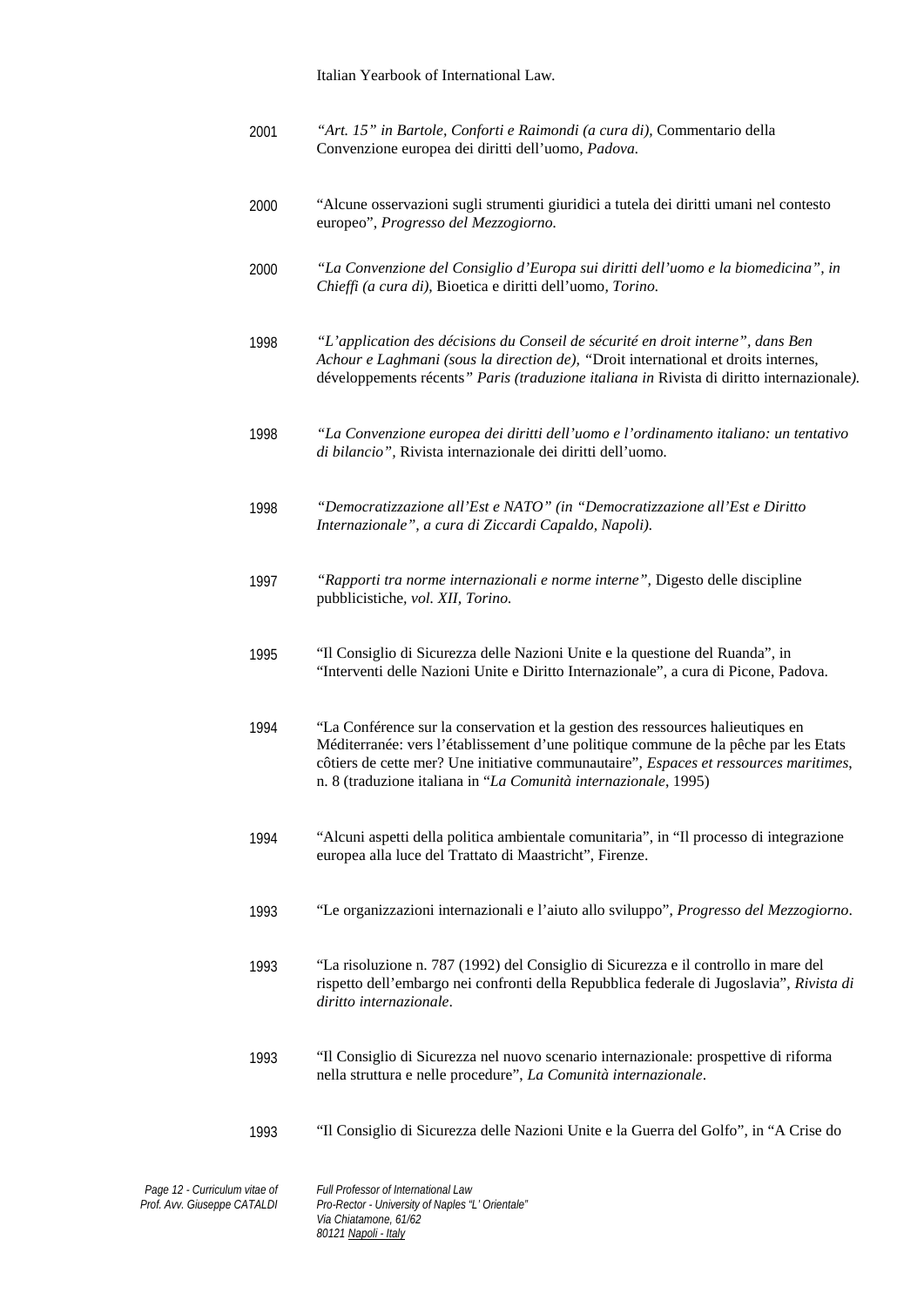Golfo e o direito internacional", a cura di Moura Ramos, Oporto.

| 1993 | "Ancora sui rapporti tra regime comunitario della pesca e diritto del mare", Foro |
|------|-----------------------------------------------------------------------------------|
|      | <i>italiano.</i>                                                                  |

- 1993 "The EEC and Fisheries: Some Recent Developments", in "The Law of the Sea: New Worlds, New Discoveries", a cura di Miles e Treves, Honolulu.
- 1992 "Regime della pesca e diritto del mare nella giurisprudenza comunitaria", *Foro italiano*.
- 1991 "I recenti sviluppi della giurisprudenza italiana in materia di controversie di lavoro con Stati stranieri", *Rivista di diritto internazionale privato e processuale*.
- 1991 "Il ruolo della volontà nel riacquisto della cittadinanza", *Il Corriere giuridico*.
- 1987 *"Il caso dell'*Achille Lauro *e la giurisdizione dello Stato costiero nel mare territoriale",* ibidem*.*
- 1985 *"In tema di rapporti tra autorizzazione alla ratifica e ordine di esecuzione del trattato",* Rivista di diritto internazionale*.*
- 1984 *"L'Assemblea Generale delle Nazioni Unite e la controversia sulle Falkland/Malvinas", nel volume "Le isole Falkland/Malvinas e il diritto internazionale", a cura di N. Ronzitti, Milano.*
- 1984 *"Il ruolo del Consiglio di Sicurezza delle Nazioni Unite rispetto al conflitto armato, nel volume "Le isole Falkland/Malvinas e il diritto internazionale", a cura di N. Ronzitti, Milano.*
- 1983 *"Ulteriori sviluppi della giurisprudenza comunitaria in materia di pesca",* Foro italiano*.*
- 1983 *"La clausola di deroga della Convenzione europea dei diritti dell'uomo",* Rivista di diritto europeo*.*
- 1982 *"Sulla competenza CEE in materia di pesca",* Foro italiano*.*

#### **EDUCATION AND TRAINING**

| 1993                                                         | Research Fellow at the EEC Court of Justice in Luxembourg, with a grant<br>of the EEC Court Administration. |
|--------------------------------------------------------------|-------------------------------------------------------------------------------------------------------------|
| 1989                                                         | Research Fellow at the International Maritime Organization Headquarter,<br>London                           |
| Page 13 - Curriculum vitae of<br>Prof. Avv. Giuseppe CATALDI | Full Professor of International Law<br>Pro-Rector - University of Naples "L' Orientale"                     |

*Via Chiatamone, 61/62 80121 Napoli - Italy*